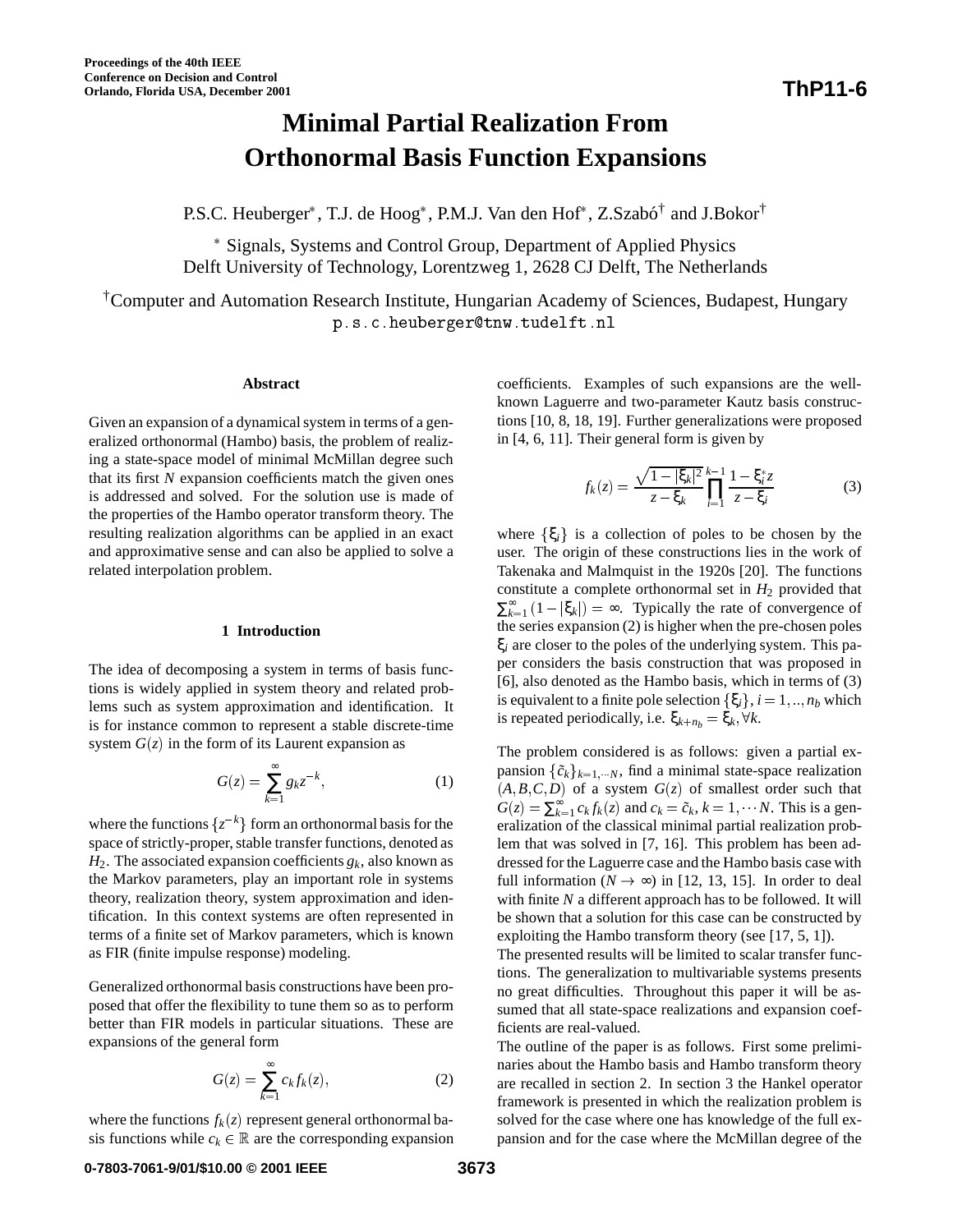system is known. In section 4 this approach is combined with results from Hambo basis theory to derive the main results. In section 5 application of the results in the context of system identification is discussed and illustrated.

For the proofs of all results see [2, 3]. We will use the following notational conventions:

- $L_2^{p \times m}$ Hilbert space of complex matrix functions of dimension  $p \times m$  that are square integrable on the unit circle. The superscript is suppressed if  $p = m = 1$ .
- $H_2^{p \times m}$  Subspace of  $L_2^{p \times m}$  of functions analytic outside the unit disc, and zero at infinity.
- *RH*<sup>2</sup> Subspace of *rational* transfer functions of *H*2.
- $\langle X, Y \rangle_M$  Matrix "inner" product between  $X \in L_2^{p \times 1}$  and  $Y \in$  for the  $L_2^{m \times 1}$  defined as  $\langle X, Y \rangle_M = \frac{1}{2\pi} \int_{-\infty}^{\infty} X(e^{i\omega})$  $\frac{1}{2\pi}\int_{-\pi}^{\pi} X(e^{i\omega})$  $\int_{-\pi}^{\infty} X(e^{i\omega}) Y(e^{i\omega})^* d\omega.$ For  $p = m = 1$  the subscript M will be suppressed.
	- $H_2^{\perp}$  The orthogonal complement of  $H_2$  in  $L_2$ .
- $H_{2,0}^{p \times m}$  The space of discrete-time, stable, *proper* transfer functions of output/input dimension  $p \times m$ .
- $RH_{2,0}^{p\times m}$  Subspace of *rational* transfer functions of  $H_{2,0}^{p\times m}$ .
	- $\ell_2^n(J)$  The space of square summable vector sequences, of vector dimension *n*, where *J* denotes the index set. The superscript *n* will be omitted if  $n = 1$ .
		- **e***<sup>i</sup> i*-th canonical Euclidean basis (column) vector.

#### **2 Preliminaries**

# **2.1 Orthogonal basis functions—Hambo basis**

One way to construct the Hambo basis functions [5] is by considering a finite set of poles  $\{\xi_i\}_{i=1,\dots,n_b}$  that are stable, i.e.  $|\xi_i|$  < 1, generating an all-pass transfer function

$$
G_b(z) = \prod_{i=1}^{n_b} \frac{(1 - \xi_i^* z)}{(z - \xi_i)}
$$

having a balanced realization  $(A_b, B_b, C_b, D_b)$  that satisfies

$$
\begin{bmatrix} A_b & B_b \\ C_b & D_b \end{bmatrix}^T \begin{bmatrix} A_b & B_b \\ C_b & D_b \end{bmatrix} = I. \tag{4}
$$

It follows that the input-to-states transfer functions of  $G<sub>b</sub>$ :

$$
\phi_i(z) := \mathbf{e}_i^T (zI - A_b)^{-1} B_b, \quad i = 1, ..., n_b,
$$

form an orthonormal set. An orthogonal basis for *H*<sup>2</sup> is created by introducing

$$
\phi_{i,k}(z) = \phi_i(z) G_b(z)^{k-1}, \quad k = 1, \dots \infty.
$$

For convenience we also denote:  $V_k = [\phi_{1,k} \ \phi_{2,k} \ \cdots \ \phi_{n_b,k}]^T$ , leading to  $V_1(z) = (zI - A_b)^{-1}B_b$  and vector functions

$$
V_k(z) = V_1(z)G_b(z)^{k-1}.
$$
 (5)

Since the functions  $\{\phi_{i,k}\}_{i=1,\cdots,n_b;k=1,\cdots\infty}$  form an orthonormal basis, any element  $G$  of  $H_2$  can be written as

$$
G(z) = \sum_{k=1}^{\infty} \sum_{i=1}^{n_b} l_{i,k} \phi_{i,k}(z), \text{ with } l_{i,k} = \langle G, \phi_{i,k} \rangle. \qquad (6)
$$

with  $l_{i,k}$  the expansion coefficients. Similarly we can write

$$
G(z) = \sum_{k=1}^{\infty} L_k^T V_k(z)
$$
 (7)

 $\text{with } L_k^T := [ l_{1,k} \ l_{2,k} \ \cdots \ l_{n_b,k} ] = \langle G, V_k \rangle_M.$ 

The function  $G_b(z)$  also generates a basis for  $H_2^{\perp}$  (and thus for the entire  $L_2$  space), by repeatedly multiplying  $V_1(z)$ with  $G_b(z)^{-1} = G_b(1/z)$ , as is shown e.g. in [14]. We will denote the basis functions of  $H_2^{\perp}$  in vector form by

$$
U_k(1/z) = V_1(z)G_b(1/z)^{k+1} = V_1(z)G_b(z)^{-(k+1)},
$$
 (8)

for  $k \in \mathbb{N}_0$ . In the sequel we merely discuss systems in  $H_2$ . It is important however that most of the results can be translated to  $H_2^{\perp}$  by a simple mirror operation.

### **2.2 Signal and operator transforms**

By the isomorphic property of the *z*-transform there exist equivalent time-domain representations of φ*i*;*<sup>k</sup>* that form an orthonormal basis of the signal space  $\ell_2(\mathbb{N})$ . They are written as  $\phi_{i,k}(t)$ , or  $V_k(t)$ , where the index  $t \in \mathbb{N}$  denotes time. The Hambo signal transform [5] of a signal *x* in  $\ell_2(N)$  is then defined by

$$
\mathcal{X}(\lambda) = \sum_{k=1}^{\infty} \mathcal{X}(k) \lambda^{-k}, \quad \text{with } \mathcal{X}(k) = \langle V_k, x \rangle_M
$$

and  $\lambda$  a complex indeterminate. This signal transform gives rise to a transform operation on a dynamical system, as formulated next.

**Proposition 1** *Suppose that*  $u \in \ell_2(\mathbb{N})$ *,*  $G \in RH_{2,0}$  *and let*  $y(z) = G(z)u(z)$ . Define U *and Y as the Hambo signal transforms of u respectively y. Then,*

$$
\mathcal{Y}(m) = \sum_{j=1}^{m} M_{m-j} \mathcal{U}(j),\tag{9}
$$

*with the Markov parameters*  $M_k$  *given by* 

$$
M_k = \left\langle V_1(z)G_b(z)^k, V_1(z)G(z) \right\rangle_M \tag{10}
$$

The resulting dynamical system  $\tilde{G}$   $\in$   $RH_{2,0}^{n_b \times n_b}$  determined by

$$
\tilde{G}(\lambda) = \sum_{k=0}^{\infty} M_k \lambda^{-k},\tag{11}
$$

*is referred to as the Hambo operator transform of G.*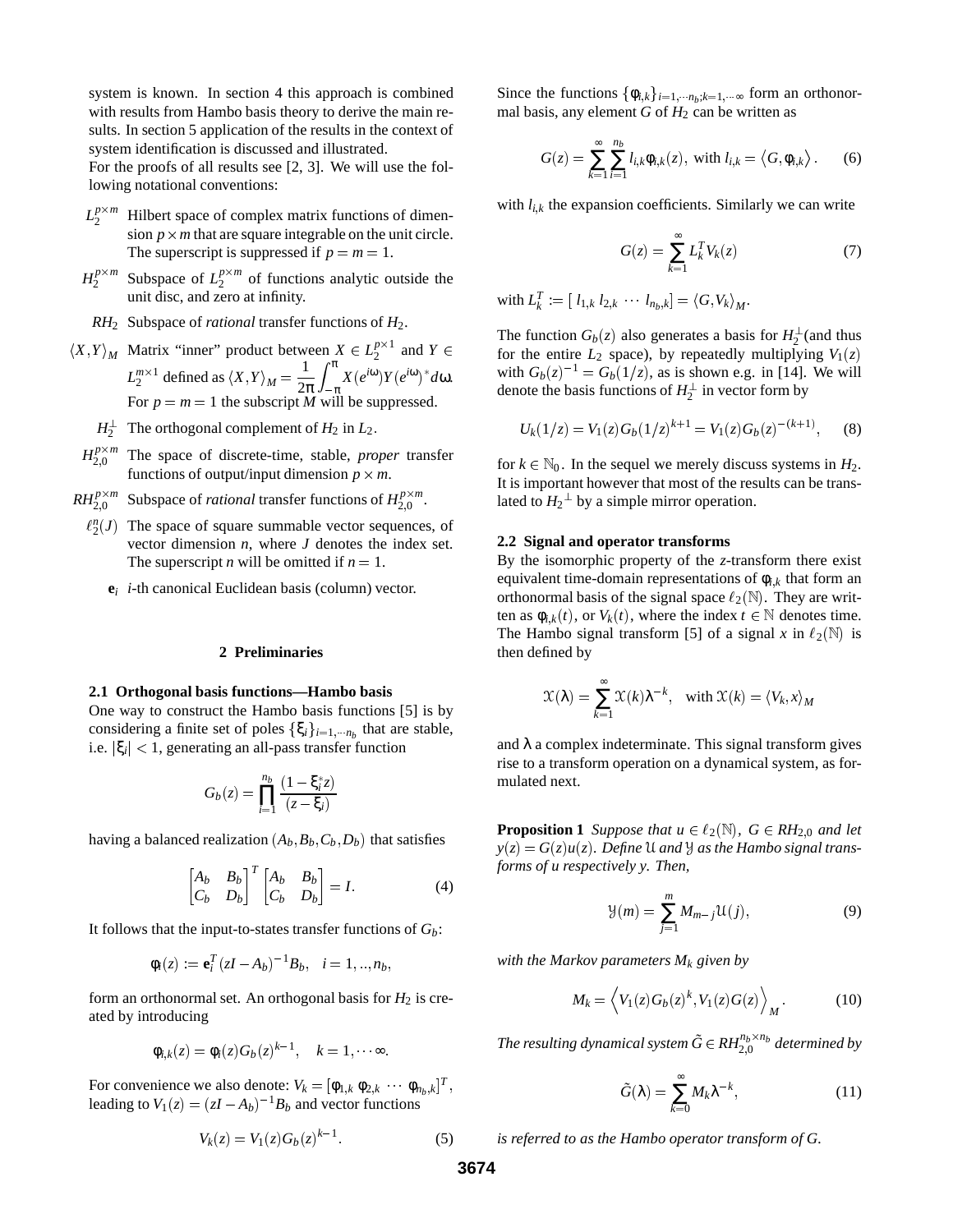This proposition shows that the *Hambo operator transform* of the scalar system *G* is a causal, linear time-invariant  $n_b \times n_b$  system. An important property of this transform is that  $\tilde{G}(\lambda)$  and  $G(z)$  have the same McMillan degree.

In [2, 3] algorithms are given for directly computing a minimal state-space realization of  $\tilde{G}(\lambda)$  on the basis of a minimal state-space realization of  $G(z)$  and vice versa.

**Remark 2** *It is important to note that the image of*  $RH_{2,0}$  *is only a subspace of*  $RH^{n_b \times n_b}_{2,0}$ *, i.e. the latter space contains systems that are not a Hambo transform.*

One can expand any  $G(z) \in RH_2$  in terms of the Hambo basis functions as in (7). We now recall from [15, 1] the connection between the coefficient sequence  ${L_k}$  and the sequence of Markov parameters  ${M_k}$  of the Hambo operator transform  $\tilde{G}(\lambda)$ . The relation will prove to be essential for the solution of the generalized realization problems.

**Proposition 3** *Let*  $G \in H_2$  *have an expansion as in* (6)*. (a) the Markov parameters Mk of the Hambo operator transform*  $\tilde{G}(\lambda)$  *satisfy* 

$$
M_k = \begin{cases} \sum_{i=1}^{n_b} l_{i,k+1} P_i^T + l_{i,k} Q_i^T, & k \ge 1, \\ \sum_{i=1}^{n_b} l_{i,1} P_i^T & k = 0. \end{cases}
$$
(12)

$$
(b) \ \widetilde{zG(z)}(\lambda) = \sum_{k=1}^{\infty} M_k^{\leftarrow} \lambda^{-k} \ with
$$
\n
$$
M_k^{\leftarrow} = L_{k+1}^T B_b \cdot I + \sum_{i=1}^{n_b} \{L_{k+1}^T A_b\}_i P_i^T + \{L_k^T A_b\}_i Q_i^T, \ k \ge 1
$$
\n(13)

*where*  $\{\cdot\}_i$  *denotes the i-th element of the corresponding vector. The matrices Pi and Qi are obtained as the unique solutions to the following Sylvester equations.*

$$
A_b P_i A_b^T + B_b \mathbf{e}_i^T A_b^T = P_i, \qquad (14)
$$

$$
A_b^T Q_i A_b + C_b^T \mathbf{e}_i^T = Q_i \tag{15}
$$

The expression for  $z\overline{G(z)}(\lambda)$  will turn out to be useful when constructing the realization algorithm in the sequel. The main implication of part (a) of proposition 3 is that the Markov parameters of  $\tilde{G}(\lambda)$  can be derived directly from the expansion coefficients. More precisely,  $M_k$  solely depends on the coefficient vectors  $L_k$  and  $L_{k+1}$ . In the next section this fact is used to solve the realization problem.

### **3 Realization**

The solution to the classical minimal realization problem [7], is based on the representation of a system in Hankel operator form, reflecting the mapping from past input signals  $u \in \ell_2(-\infty, 0]$  to future output signals  $y \in \ell_2[1, \infty)$ . This operator is represented by an infinite Hankel matrix **H** that operates on the infinite vectors **u** and **y**, as in:

$$
\mathbf{y} = \begin{bmatrix} y(1) \\ y(2) \\ \vdots \end{bmatrix} = \begin{bmatrix} g_1 & g_2 & \cdots \\ g_2 & g_3 & \cdots \\ \vdots & \ddots & \vdots \end{bmatrix} \begin{bmatrix} u(0) \\ u(-1) \\ \vdots \end{bmatrix} = \mathbf{Hu} \qquad (16)
$$

The Ho-Kalman realization algorithm employs the property that any full-rank decomposition of **H**

$$
\mathbf{H} = \Gamma \Delta \tag{17}
$$

corresponds to a minimal realization  $(A, B, C)$ . The *B* and *C* matrices of this realization are obtained by extracting the first column of ∆ and the first row of Γ, while the *A* matrix is obtained by solving the equation

$$
\mathbf{H}^{\leftarrow} = \Gamma A \Delta. \tag{18}
$$

Here  $H^{\text{--}}$  is the Hankel matrix that is obtained by removing the first column of **H** and can be viewed as the Hankel matrix associated with the system  $zG(z)$ . This algorithm yields an exact realization provided that an underlying finite dimensional system exists.

 $i^T$ ,  $k \ge 1$  coefficient sequences according to In our situation the problem is to find this system not on the basis of  $\{g_k\}$ , but by starting with  $\{L_k\}$ . Thereto we formulate the Hankel operator of the system (16) in terms of a matrix representation that considers the signals to be decomposed in terms of the generalized basis functions. We then define the vectors  $\tilde{y}$  and  $\tilde{u}$  containing the expansion

$$
\tilde{\mathbf{y}} = [ \mathcal{Y}(1)^T \quad \mathcal{Y}(2)^T \quad \cdots ]^T, \text{ and } \tilde{\mathbf{u}} = [ \mathcal{U}(0)^T \quad \mathcal{U}(-1)^T \quad \cdots ]^T
$$
\n(19)

Since the coefficients satisfy  $\mathcal{Y}(k) = \langle V_k, y \rangle_M$  and  $\mathcal{U}(-k) =$  $\left\langle U_k, u \right\rangle_M$  one can express the vectors  $\tilde{\mathbf{y}}$  and  $\tilde{\mathbf{u}}$  as

$$
\tilde{\mathbf{y}} = \begin{bmatrix} \mathbf{v}_1 \\ \mathbf{v}_2 \\ \vdots \end{bmatrix} \mathbf{y} = \mathbf{T}_1 \mathbf{y}, \text{ and } \tilde{\mathbf{u}} = \begin{bmatrix} \mathbf{u}_0 \\ \mathbf{u}_1 \\ \vdots \end{bmatrix} \mathbf{u} = \mathbf{T}_2 \mathbf{u}, \qquad (20)
$$

where  $\mathbf{v}_k$  and  $\mathbf{u}_k$  are given by

$$
\mathbf{v}_k = \begin{bmatrix} V_k(1) & V_k(2) & \cdots \end{bmatrix}, \text{ and } \mathbf{u}_k = \begin{bmatrix} U_k(0) & U_k(-1) & \cdots \end{bmatrix}.
$$
\n(21)

The matrices  $T_1$  and  $T_2$  consist of inverse *z*-transforms of the orthonormal basis functions  $V_k(z)$  and  $U_k(z)$ . Hence they are unitary (orthogonal) matrices:  $\mathbf{T}_1^T \mathbf{T}_1 = \mathbf{T}_2^T \mathbf{T}_2 = I$ . From equations (16) and (20) it then follows that one can write

$$
\tilde{\mathbf{y}} = \mathbf{T}_1 \mathbf{H} \mathbf{T}_2^T \tilde{\mathbf{u}} = \tilde{\mathbf{H}} \tilde{\mathbf{u}}.
$$
 (22)

The matrix  $\tilde{H}$  is the Hankel operator representation associated with expansions of signals in terms of Hambo basis functions. See [2, 3] for the exact formulas of  $T_1$  and  $T_2$ .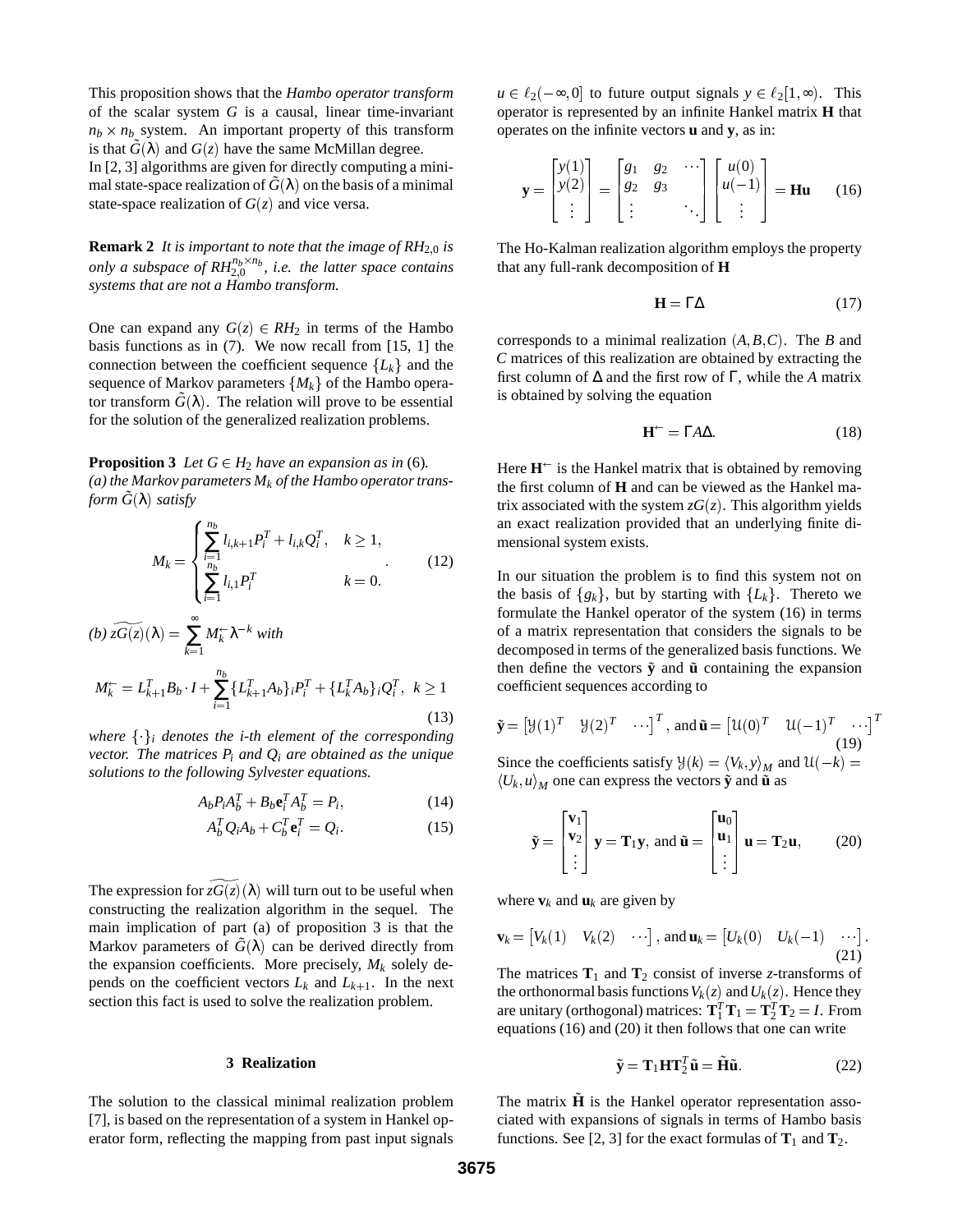**Proposition 4** *With*  $\tilde{y}$  *and*  $\tilde{u}$  *as defined in equation* (19) *it holds that*  $\tilde{\mathbf{y}} = \tilde{\mathbf{H}}\tilde{\mathbf{u}}$  *with*  $\tilde{\mathbf{H}}$  *given by* 

 $\sim$  200  $\sim$  200  $\sim$  200  $\sim$  200  $\sim$ 

$$
\widetilde{\mathbf{H}} = \begin{bmatrix} M_1 & M_2 & \cdots & \\ M_2 & M_3 & & \\ \vdots & & & \ddots \end{bmatrix},\tag{23}
$$

<sup>3</sup>

*where Mk are the Markov parameters of the Hambo operator transform of*  $G(z)$  *as defined by equation* (10)*.* 

It follows that  $\tilde{H}$  coincides with the block Hankel matrix associated with the system  $\tilde{G}(\lambda)$ , the Hambo operator transform of  $G(z)$ . This matrix can thus be constructed from the expansion coefficients  $L_k$  using the result of proposition 3.

The construction of a minimal realization according to (17) and (18) requires a full rank decomposition of **H** and the availability of **H** .

A full rank decomposition of **H** is obtained by any full rank decomposition of  $\tilde{\mathbf{H}} = \tilde{\Gamma} \tilde{\Delta}$ , because from (22) it follows that  $\mathbf{H} = \mathbf{T}_1^T \tilde{\Gamma} \cdot \tilde{\Delta} \mathbf{T}_2$  is a full rank decomposition. The shifted Hankel matrix  $H^{\leftarrow}$  is obtained by observing that it is the Hankel matrix related to the shifted system  $zG(z)$ , satisfy- $\mathbf{H}^{\leftarrow} = \mathbf{T}_1^T \tilde{\mathbf{H}}^{\leftarrow} \mathbf{T}_2$ , where  $\tilde{\mathbf{H}}^{\leftarrow}$  is the Hankel matrix related to  $z\overline{G(z)}$ . The Markov parameters of this latter system are specified by proposition 3(b), and so  $\tilde{H}^{\leftarrow}$  can be constructed. With these ingredients it is straightforward to formulate a realization algorithm [15, 2, 3].

Unfortunately this algorithm has limited practical value as it requires knowledge of the expansion coefficients of *G* up to infinity. The situation of a given finite expansion is considered next.

For the classical basis, it is well-known that when a finite sequence  ${g_k}_{k=1,\dots N}$  is given, the Ho-Kalman algorithm can be applied to a finite submatrix  $\mathbf{H}_{N_1,N_2}$  of the full matrix **H** (with  $N_1 + N_2 = N$ ), leading to an exact realization of the underlying system if *N* is sufficiently large.

We first treat the (intermediate) problem that a finite number of expansion coefficients  ${L_k}_{k=1,\dots N}$  is given of a system  $G \in RH_2$  with known McMillan degree *n*. In the next section the situation with unknown McMillan degree will be considered.

Given a finite number of coefficients  ${L_k}_{k=1,\cdots N}$  of a system  $G \in RH_2$ , this information can be translated to a finite number of Markov parameters  $\{M_k\}_{k=0,\dots,N-1}$  of  $\tilde{G}$  according to (12). If *N* is sufficiently large, allowing the construction of a finite matrix  $\mathbf{\tilde{H}}_{N_1,N_2}$  with  $N_1 + N_2 = N - 1$  that has the same rank as  $\tilde{H}$ , a standard Ho-Kalman algorithm (in the transform domain) can be applied to arrive at a minimal realization  $(\tilde{A}, \tilde{B}, \tilde{C}, \tilde{D})$  of  $\tilde{G}$ . Applying the inverse Hambo transform [2, 3] then yields a minimal realization of *G*.

We recall from [1, 2] an important property of the expansion coefficients of a system  $G(z)$ , that will be essential for the solution of the partial realization problem, when no knowledge about the McMillan degree is available.

**Proposition 5** *Given a system*  $G(z) \in RH_2$ *, let*  $(\tilde{A}, \tilde{B}, \tilde{C}, \tilde{D})$ *be a minimal state space realization of the Hambo transform*  $\tilde{G}(\lambda)$ . Then there exists a matrix X such that the ex*pansion coefficients*  ${L_k}$  *of G satisfy* 

$$
L_k = \tilde{C}\tilde{A}^{k-1}X,\tag{24}
$$

### **4 Minimal partial realization**

This section provides an algorithm that solves the minimal partial realization problem as formulated in the introduction. In [16] it was shown that a unique solution (modulo similarity transformation) to the classical minimal partial realization problem is obtained through application of the Ho-Kalman algorithm, provided that a certain rank condition is satisfied by the sequence of Markov parameters  ${g_k}_{k=1...N}$ .

A similar result can be derived for the generalized case. Given the coefficients  $L_k$  for  $k = 1, \ldots, N$  one can calculate the Markov parameters  $M_k$  for  $k = 0, ..., N - 1$  as described in section 2. This might suggest that the problem can be solved as in the previous section under the condition that the sequence  ${M_k}_{k=1,...N-1}$  satisfies the realizability condition given in [16]. This condition is however not sufficient to guarantee that the resulting realization  $(\tilde{A}, \tilde{B}, \tilde{C}, M_0)$  constitutes a valid Hambo transform (see also Remark 2). We require a realizability criterion that is specifically tuned to our problem.

The key to find this condition is provided by Proposition 5, which shows that for a system  $G \in RH_2$  the sequences  $\{L_k\}$ and  ${M_k}$  are realized by state-space realizations that share the state transition matrix  $\tilde{A}$ . This leads us consider the sequence of concatenated matrices

$$
K_k = [M_k | L_k | L_{k+1}], k = 1, ..., N-1.
$$
 (25)

Parameter  $L_{k+1}$  is included in view of the fact that  $M_k$  is obtained on the basis of  $L_k$  and  $L_{k+1}$ .

The following lemma provides the conditions under which the minimal partial realization problem can be solved.

**Lemma 6** *Let*  ${L_k}_{k=1...N}$  *be an arbitrary sequence of*  $n_b \times$ 1 *vectors and let*  $M_k$  *and*  $K_k$  *for*  $k = 1, \ldots N - 1$  *be derived from Lk via relations* (12) *and* (25)*. Then there exists a unique minimal realization (modulo similarity transformation*)  $(\tilde{A}, \tilde{B}, \tilde{C})$  *with McMillan degree n, and an n*  $\times$  1 *vector B such that*

 $(a) M_k = \tilde{C} \tilde{A}^{k-1} \tilde{B}$  for  $k = 1, ..., N - 1$ , and  $L_k = \tilde{C} \tilde{A}^{k-1} B$  for  $k = 1, ..., N$ ,

*(b)* the infinite sequences  $[M_k \ L_k] := \tilde{C} \tilde{A}^{k-1} [\tilde{B} \ B]$ *satisfy relation* (12) *for all*  $k \in \mathbb{N}$ *,* 

*if and only if there exist positive*  $N_1$ ,  $N_2$  *such that*  $N_1 + N_2 =$  $N-1$  *and* 

rank  $\hat{\mathbf{H}}_{N_1,N_2}$  = rank  $\hat{\mathbf{H}}_{N_1+1,N_2}$  = rank  $\hat{\mathbf{H}}_{N_1,N_2+1}$  = *n*, (26)

*where*  $\hat{\mathbf{H}}_{i,j}$  *is the Hankel matrix built from the matrices*  $\{K_k\}$ *with block-dimensions*  $i \times j$ *. j.*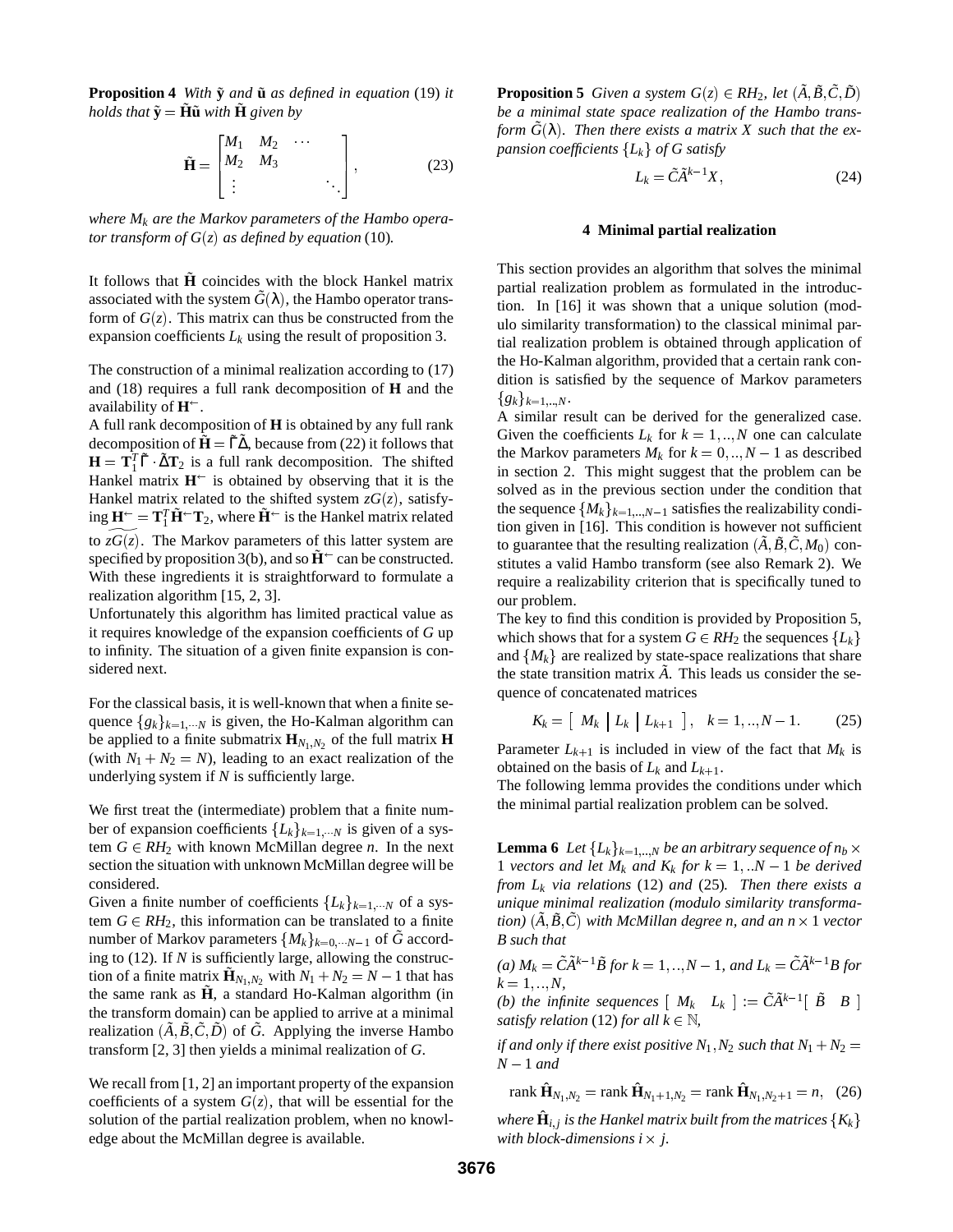Condition (26) is in fact equal to the condition given by [16] applied to the sequence  ${K_k}$ . Note that it can only be checked for  $N > 2$ . On the basis of lemma 6 we can formulate the following proposition that also provides an algorithm to solve the minimal partial realization problem.

**Proposition 7** *Let*  ${L_k}_{k=1,...,N}$  *be an arbitrary sequence* of  $n_b \times 1$  *vectors, then there exists a minimal realization*  $(A, B, C)$  *of McMillan degree n, such that*  ${L_k}_{k=1...N}$  *are the first N expansion coefficients of*  $G(z) = C[zI - A]^{-1}B$ *, if* 

- *1. there exist positive*  $N_1$ ,  $N_2$  *such that*  $N_1 + N_2 = N 1$ *and condition* (26) *of lemma 6 holds,*
- 2. the minimal realization  $(\tilde{A}, \begin{bmatrix} \tilde{B} & X_2 & X_3 \end{bmatrix}, \tilde{C}, \tilde{D})$ , *resulting from application of the Ho-Kalman algorithm to the sequence*  ${K_k}_{k=1,..,N-1}$ *, is stable.*

*Furthermore, the matrices A*; *B*; *C are derived by application of the inverse Hambo transform to the realization*  $(\tilde{A}, \tilde{B}, \tilde{C}, \tilde{D})$ .

**Remark 8** *The requirement that*  $\tilde{A}$  *is stable assures that the Ho-Kalman algorithm yields a valid Hambo transform of a stable system. However it is straightforward to extend the algorithm of proposition 7 to the case where*  $\tilde{A}$  has no *poles on the unit circle. If*  $\tilde{G}$  has unstable poles, it has to be *separated in a stable and unstable part. The unstable part is transformed by mirroring it to a stable function and after transformation, mirroring the transform back to an unstable function. Hence the only case which is actually not covered by this algorithm is when*  $\tilde{A}$  *has poles on the unit circle.* 

**Remark 9 (Interpolation)** *It is well known that approximating a transfer function G*(*z*) *in terms of a finite set of rational basis functions interpolates to G*(*z*) *and/or its derivatives in the points*  $1/\xi_i$ , with  $\xi_i$  *the poles of the basis functions [20]. It is not surprising that there exists a one-to-one correspondence between the coefficient vector sequence*  ${L_k}_{k=1,...,N}$  *and the interpolation data*  $\{\frac{d^{k-1}G}{dz^{k-1}}(1/\xi_i)\}_{k=1,\dots,N}$ . Explicit expressions for this relation *are given in [2, 3]. One can hence solve the following interpolation problem, using the algorithm of proposition 7.*

*Problem 10 Given the interpolation conditions*

$$
\frac{d^{k-1}G}{dz^{k-1}}(1/\xi_i)=c_{i,k},\ c_{i,k}\in\mathbb{C}
$$

*for*  $i = 1, \ldots, n_b$  *and*  $k = 1, \ldots, N$  ( $N > 2$ ), with  $\xi_i \neq 0$  *distinct points, inside the unit disc, find the RH*<sup>2</sup> *transfer function of least possible degree that interpolates these points.*

## **5 Approximate realization**

The classical partial realization algorithm can be applied as a system identification method [21, 9], building a Hankel matrix with (possibly noise corrupted) expansion coefficients and by applying rank reduction through singular



**Figure 1:** Impulse response of the example system.

value truncation. This can be applied similarly to the generalized situation. Here an example is given in which this method is compared with the classical approximate realization method. Besides in an identification context, the approximate realization procedure can also be applied as a model reduction method.

In comparison with the classical case, approximate realization in the generalized case has one additional difficulty, due to the fact that not every system in  $RH_{2,0}^{n_b \times n_b}$  is the Hambo transform of a system in  $H_2$ . Although the inverse transform can be applied to any system in  $RH_{2,0}^{\overline{n}_b \times n_b}$ , the resulting system in  $H_2$  will not have a one-to-one correspondence with the original. In the exact realization setting, this problem does not arise. The full implications of this phenomenon are not fully understood yet and will be the subject of further research.

As example we compare the application of the generalized approximate realization method with the method of [9]. We consider a 6-th order SISO transfer function  $G(z)$ , given by

$$
10^{-3} \frac{-0.564z^{5} + 43.9z^{4} - 21.67z^{3} - 1.04z^{2} - 95.7z + 75.2}{z^{6} - 3.35z^{5} + 4.84z^{4} - 4.44z^{3} + 3.11z^{2} - 1.48z + 0.318}
$$

Fig. 1 shows the impulse response of  $G(z)$ , revealing that the system incorporates a mix of fast and slow dynamics. 10 simulations are carried out in which the response of the system  $G(z)$  to a Gaussian white noise input with unit standard deviation is determined. An independent Gaussian noise disturbance with standard deviation 0.05 is added to the output. This amounts to a signal to noise ratio (in terms of RMS values) of about 17 dB. The length of the input and output data signals is taken to be 1000 samples. For each of the 10 data sets two basis function models of the form

$$
\hat{G}(z) = \sum_{k=1}^{N} \hat{L}_k^T V_k(z),\tag{27}
$$

are estimated using the least-squares method described in [17]. The first model is a 40-th order FIR model. Hence in this case  $V_k(z) = z^{-k}$  and  $N = 40$ . The second model uses a generalized basis that is generated by a second order all-pass function with poles 0:5 and 0:9. For this model 20 coefficient vectors are estimated. Hence the number of estimated coefficients is equal for both models. We now apply the approximate realization method using the estimated expansion coefficients of both models, for all 10 simulations.